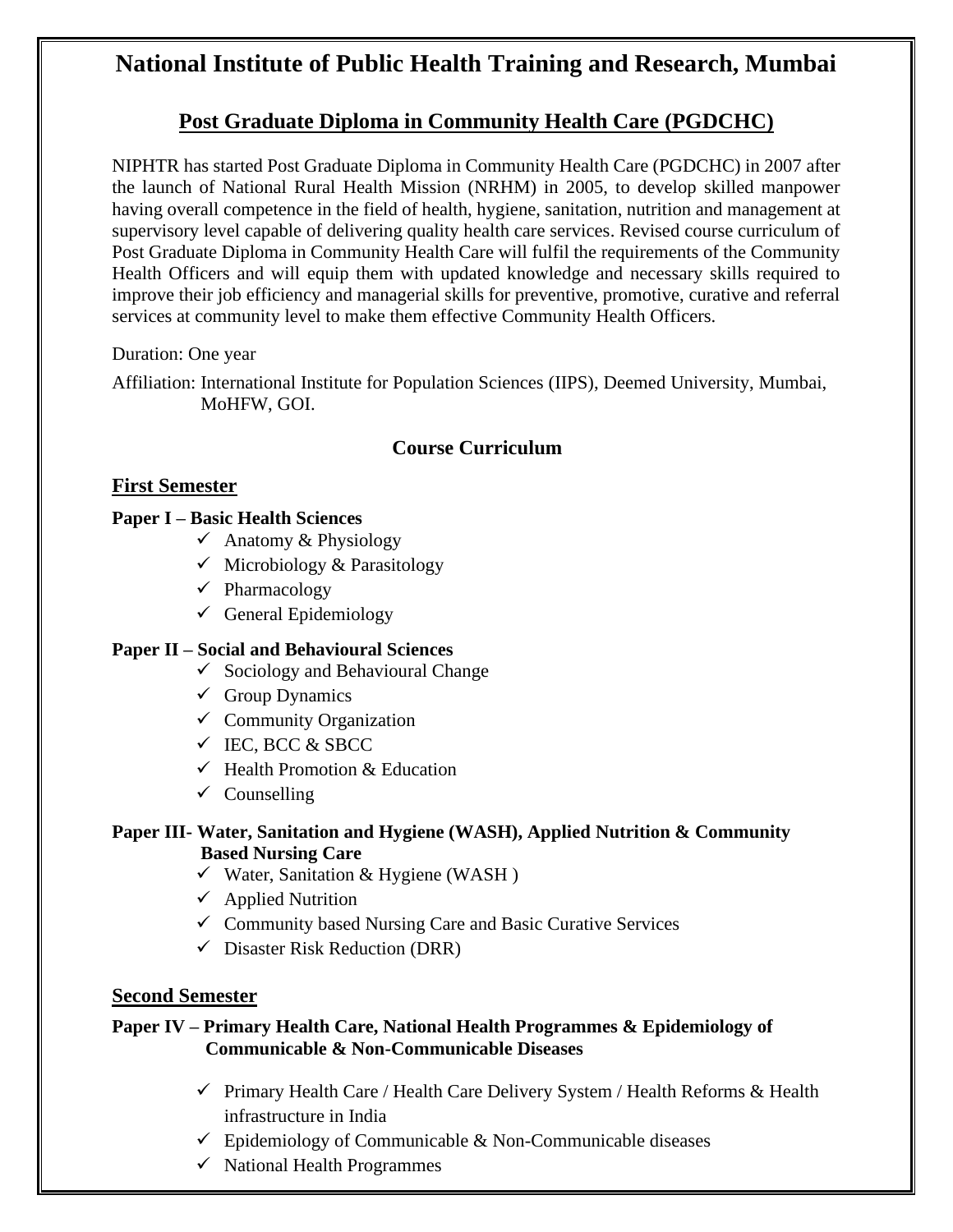# **Paper V - Demography, Population Dynamics, Health Care Management, Bio-Statistics & Research Methods, HMIS, Health Economics**

- ✓ Demography
- $\checkmark$  Population Dynamics
- $\checkmark$  Health Care Management
- $\checkmark$  Bio-Statistics & Research Methods
- $\times$  HMIS
- $\checkmark$  Health Economics

#### **Paper VI: RCH & Health Care for Special Groups and Public Health Legislation**

- $\checkmark$  Reproductive & Child Health (RCH)
- $\checkmark$  Health Care for Special Groups
- $\checkmark$  Disability Management
- $\checkmark$  Geriatric Health
- $\checkmark$  Mental Health
- $\checkmark$  Adolescent Health
- $\checkmark$  School Health
- $\checkmark$  Occupational Health
- $\checkmark$  Public Health Legislation

#### **Internship (Three Months)**

- 1. Three months Internship (on rotation) at Sub-center/ PHC/ CHC/District Hospital under supervision of I/C Medical Officers to learn Health System and National Health Programs.
- 2. Students practice clinical examination includes history taking, physical examination of cases of ANC, PNC, women in labour, Leprosy, Tuberculosis, Malaria, geriatric patient, handicapped/ malnourished children, mentally ill patients and patients of communicable & non-communicable diseases to identify; provide basic care and refer to higher centers for management. Students will learn clinical case management, clinical hands-on training and practice on various procedures, screening of diseases (communicable & non-communicable disease) and health education/ counselling.
- 3. Students will also learn the clinical management of these cases; including primary and comprehensive health care. They will also be learning to follow adherence to National protocol of treatment and care as per the guidelines of National Health Program. Students will be given opportunities to perform primary care of common conditions and package of 12 services that has been identified for preventive, promotive and basic curative services of MCH, Family Planning, Communicable diseases, screening for non-communicable diseases, management of acute simple illness, basic management of eye, nose & throat (ENT), dental, screening for mental health conditions, care for adolescents and elderly and effective referral services.

Students will record the case studies and procedures in the Log-book prepared by NIPHTR.